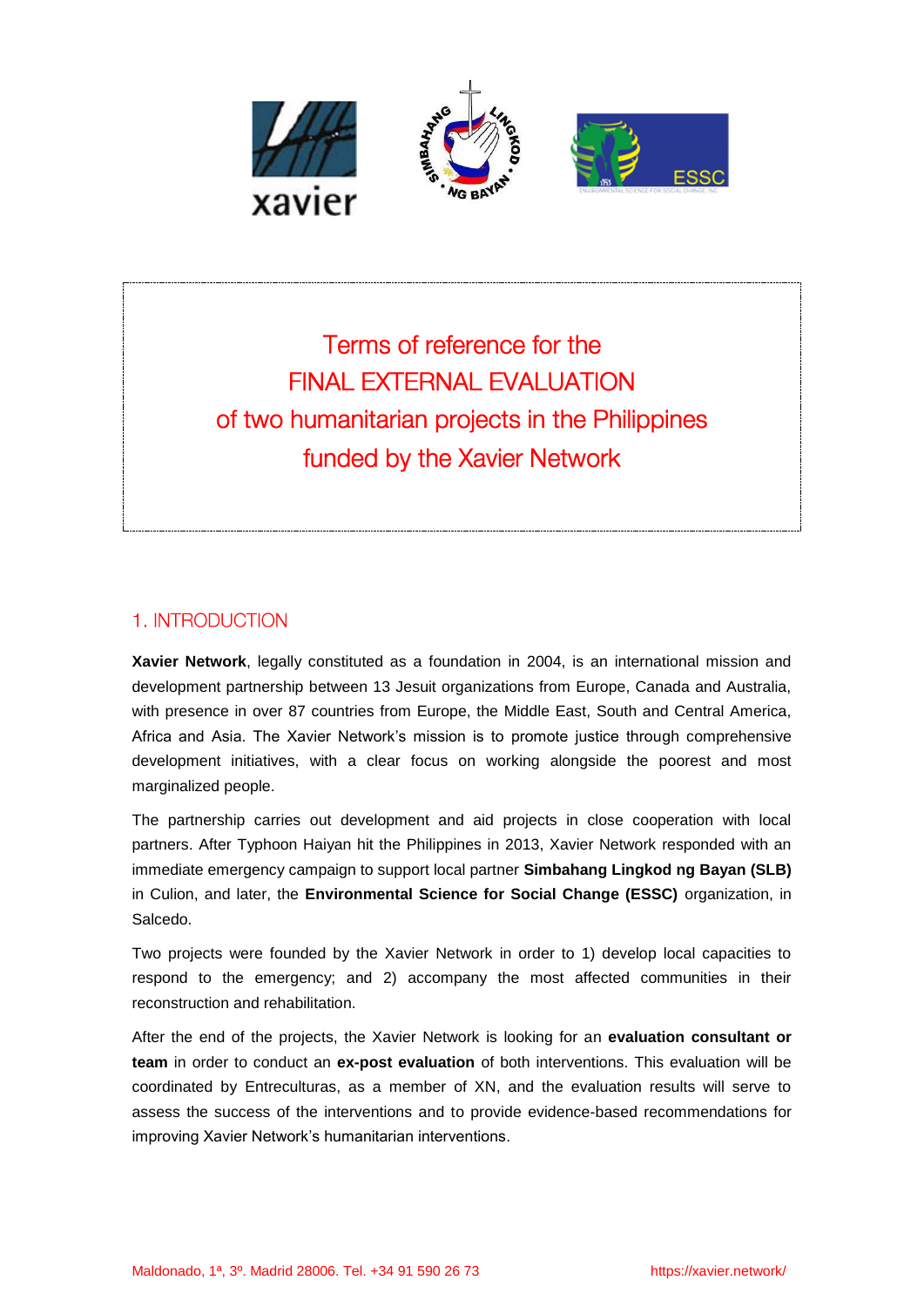### 2. BACKGROUND INFORMATION

# 2.1. BACKGROUND OF THE FIRST PROJECT - ENVIRONMENTALSCIENCE FOR SOCIAL CHANGE

| <b>Project Title: Phase 1</b> | Strengthening local capacities for disaster preparedness in          |
|-------------------------------|----------------------------------------------------------------------|
|                               | Eastern Visayas, Philippines                                         |
| <b>Duration</b>               | From December 1 <sup>st</sup> 2015 to November 30 <sup>th</sup> 2016 |

In 2015, ESSC was requested to facilitate regional, watershed-focused and coastal workshops with the Department of Interior and Local Government (DILG) to strengthen the Disaster and Risk Reduction (DRR) capacities of local government units (LGUs) in the provinces of Leyte, Eastern Samar and Samar, and to facilitate a more effective operationalization and appropriate integration of Operation Listo (Oplan Listo) in local DRR preparedness and response. Oplan Listo is DILG's disaster preparedness program for LGUs that provides standard minimum critical preparations for LGUs when there is an approaching tropical cyclone that will affect their areas.

The series of three workshops were an opportunity to broaden and add value to the current awareness and information on DRR, given that Eastern Visayas was ground zero for typhoon Yolanda and DRR-related workshops and trainings were previously conducted. Building on these workshops, ESSC focused the local work on two coastal LGUs for the follow-through activities on reviewing evacuation procedures and DRR plans and providing GIS training for local DRR staff to strengthen their capacities in integrating technical and socio-demographic information in their local DRR plans.

This initiative was built on the workshops conducted in 2015 by ESSC. The organization worked alongside its partners in Eastern Visayas (Region 8) with the **objective** of **strengthening local capacities for disaster preparedness**.

The intervention had two key result areas (KRAs):

- 1. **Strengthened disaster preparedness capacities in participating LGUs**: This KRA continued the workshop series conducted in 2015, working with the LGUs of Hernani (with 13 barangays and a total population of 8,070 based on the 2010 census) in Eastern Samar and Marabut (with 24 barangays and a total population of 15,115 based on the 2010 census) in Samar. Two to three critically located barangays were selected as focal sites where workshops were facilitated at the community level, including basic GIS training for local DRR staff using free and open source software.
- 2. **Assessed post-disaster housing and infrastructure projects for hazard exposure and structural integrity:** This KRA included site assessment visits of relocation sites, developing guidelines on site assessment for the selection of sites intended for relocation projects and government infrastructure, and developing checklists that will allow local governments to properly monitor and manage construction activities. This part of the project involved three of the six provinces of Region 8, namely Eastern Samar, Leyte and Samar.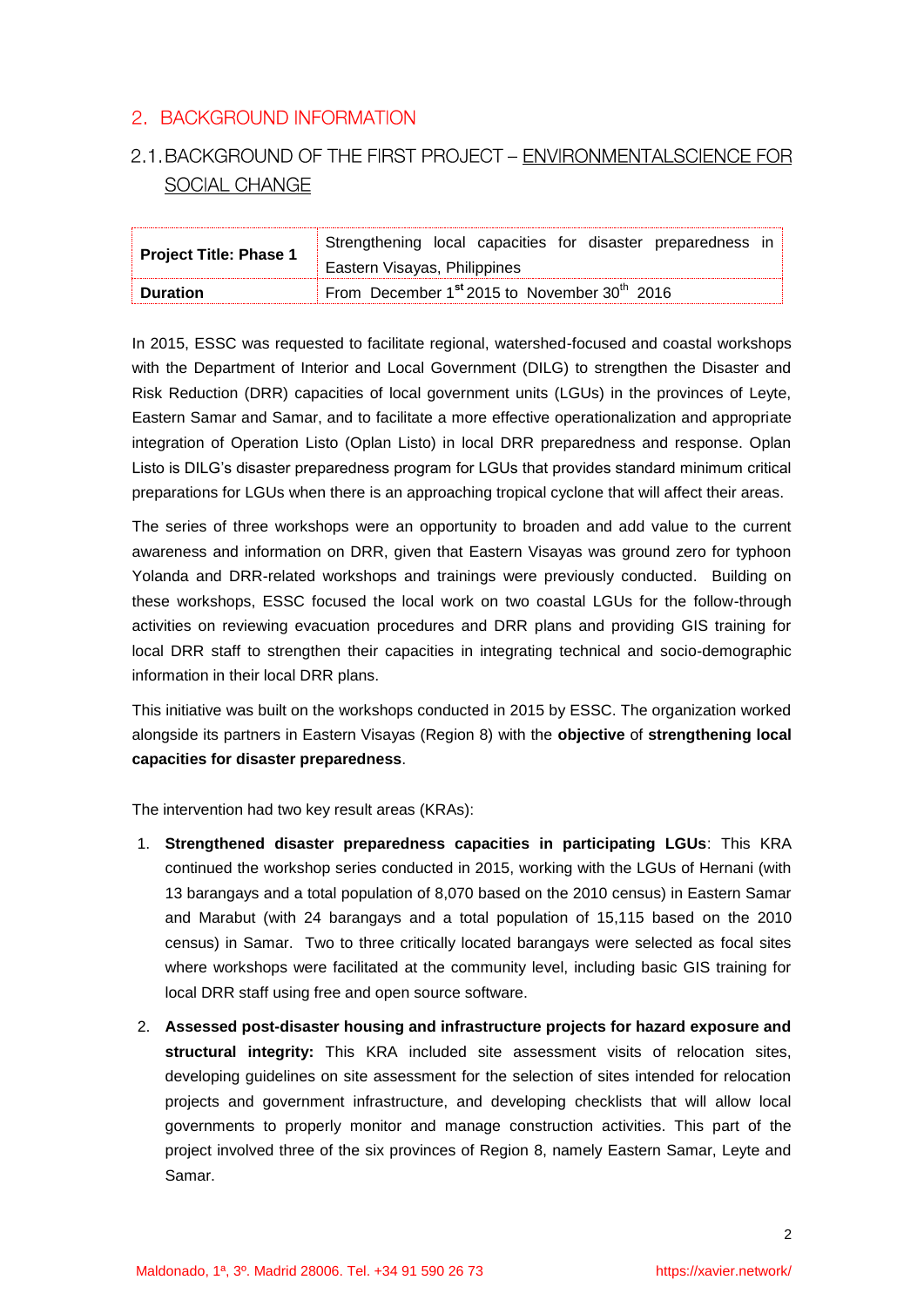The **direct beneficiaries** of this phase were:

- 1. For KRA 1, the local communities and local government staff in the municipalities of Hernani and Marabut. No studies have been done to estimate the population located in high-risk locations, but all of the 24 barangays of Marabut and 10 of the 13 barangays of Hernani were found along the coast and at risk of storm surge in case of a strong typhoon.
- 2. For KRA 2, the direct beneficiaries were DILG-Region 8, LGUs (particularly those in planning and DRR offices, as well as local engineers and building officials), proponents and beneficiaries of post-disaster infrastructure projects.

| <b>Project Title: Phase 2</b> | Building back better and safer homes in post-Haiyan Philippines:     |
|-------------------------------|----------------------------------------------------------------------|
|                               | Accompanying Barangay Cagaut in Salcedo, Eastern Samar               |
| <b>Duration</b>               | From December 1 <sup>st</sup> 2016 to December 31 <sup>st</sup> 2018 |

The second phase of the project tried to respond to the need of local communities and governments of more effective responses, especially in safe housing and evacuation centers, early warning and preparedness protocols, relief goods and fund management, mitigation and adaptation practices and infrastructure, transparency and accountability, and building a local economy with practical livelihoods for people.

Thus, ESSC accompanied the community of Barangay Cagaut and the municipal government of Salcedo in undertaking a relocation project for 60 households living in a high-risk location. The community was located along the coastline, facing Leyte Gulf. When Typhoon Yolanda hit Eastern Samar province, storm surge and strong winds completely damaged 79 houses and left 95 partially damaged.

This phase of the intervention was implemented adopting a participatory approach, in order to include all the stakeholders involved in the project in the relocation process.

The **objectives** and **expected results** of the intervention were:

- 1. **General Objective:** To reduce the risks from rainfall-induced hazards for the Barangay Cagaut community (storm surges and floods).
- 2. **Specific Objective:** To facilitate a process for accompanying the Cagaut community and the municipal government of Salcedo in their efforts to relocate the high-risk community to a safe site.
- 3. **Result 1:** The community and LGU are accompanied in planning a relocation project and in complying with administrative requirements and in preparatory planning related to a relocation project and applying technical standards for building back safer and better during: site development, house design and self-help house construction phases.
- 4. **Result 2:** The community and LGU are accompanied in the construction of houses and in post-occupation site management planning.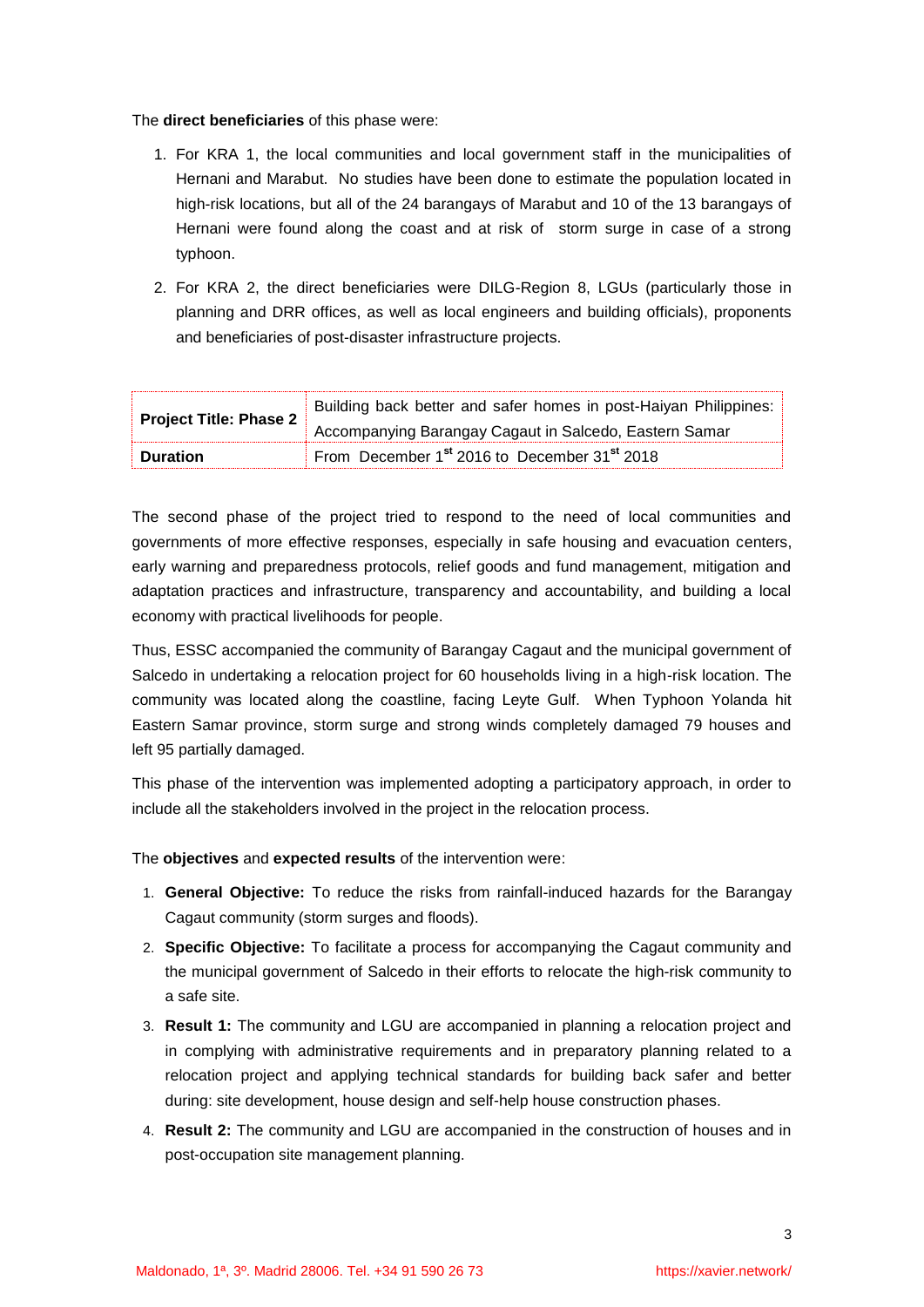The **direct beneficiaries** of this phase were 240 people from 60 households of Barangay Cagaut, as well as the partners of Salcedo municipality involved in project planning and implementation.

### 2.2. BACKGROUND OF THE SECOND PROJECT - SIMBAHANG LINGKOD NG **BAYAN**

| <b>Project Title</b> | Culion Haiyan Rehabilitation and Development Project |
|----------------------|------------------------------------------------------|
| <b>Duration</b>      | From January 2014 to May 2019                        |

The Municipality of Culion suffered the last landfall made by Typhoon Haiyan (Yolanda) in Philippines. 90% of the coastal communities were damaged during the natural disaster. People of Culion gradually strived to normalize their lives, but considering the disaster vulnerability of the Philippines, it was necessary to work on communities' capacities and rehabilitation for the forthcoming typhoons.

To address the rehabilitation and recovery of Culion, safer housing, disaster preparedness and comprehensive development of priority communities through community based projects were identified as adequate approaches for achieving that objective. This was in aim to prevent the recurring cycle and effect of disasters in the community and contribute to the development of the Municipality of Culion.

The **objectives** and expected **results of the intervention** are:

- 1. **Specific Objective:** To promote comprehensive recovery of the Municipality of Culion from typhoon Yolanda by providing integrated assistance through the construction of new houses and evacuation centers, livelihood and disaster preparedness in the area of Barangays (Villages) Galoc, Osmena, Binudac, Sitio Chindunan Balete, Alulad and Cagait
- 2. **Result 1 – Infrastructure:** To increase resilience of vulnerable communities in Culion from natural disaster by providing safer communities through housing construction and relocation for (200) families affected by Typhoon Yolanda, construction of (4) multi-purpose evacuation halls in selected vulnerable communities and reconstruction of parish retreat house damaged by Yolanda.
- 3. **Result 2 – Livelihood:** To enhance sustainable livelihood capacities of affected communities through implementation of alternative livelihood, ecotourism livelihood support community organizing and capacity building.
- 4. **Result 3 – Costal Resource Manage:** To advocate sustainable environmental protection and climate change adaptation to the communities through collaborative action of POs, local organizations, LGU and other government agencies for sustainable community development.
- 5. **Result 4 – Resilience and Disaster Risk Reduction:** To build the resilience of communities to different disasters and climate change risks by reducing their physical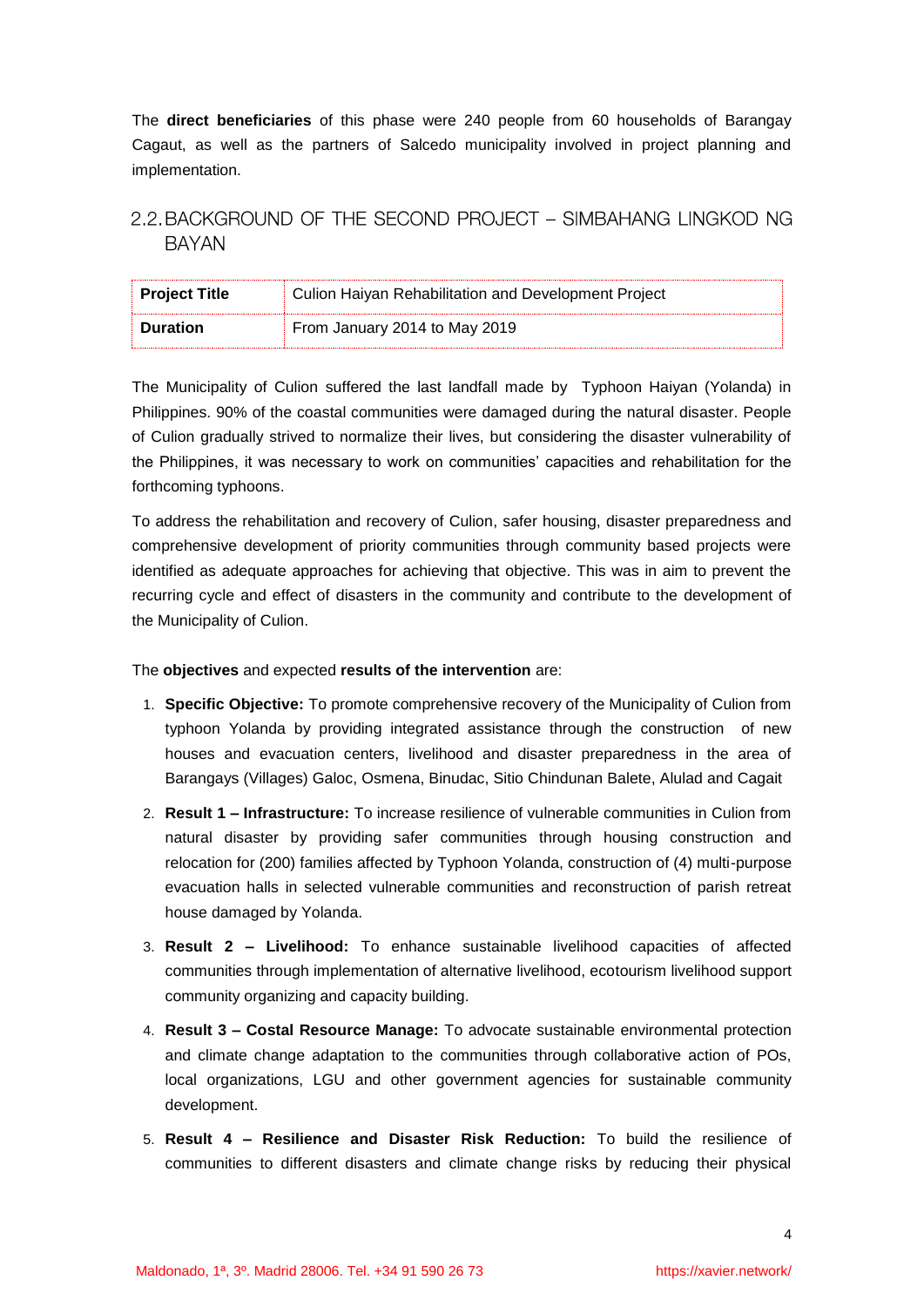vulnerabilities and enhancing their organizational capacities through Community Based Disaster Risk Reduction and Management.

### 3. STAKEHOLDERS INVOLVED IN THE EVALUATION

The main actors involved in the evaluation process are:

- **Evaluation consultant(s):** The selected candidate(s) will be responsible for conducting the evaluation with the support and feedback of the evaluation management unit, as well as for delivering the products specified in the contract.
- **Evaluation management unit:** formed by technical staff from the Xavier Network (Entreculturas), ESSC and SLB. The unit will provide data to the consultant(s) when required and coordinate the necessary logistic arrangements, meetings and field visits to facilitate the field work.
- **Evaluation committee:** formed by technical staff from Xavier Network (Entreculturas). It will be in charge of ensuring the quality of the evaluation process, coordinating with the consultant(s), giving feedback and validating the different products delivered and promoting the use of evaluation conclusions and recommendations.

### 4. OBJECTIVES AND SCOPE OF THE EVALUATION

The evaluation will cover both interventions previously described. Therefore, the consultant(s) will visit the sites were projects were implemented in order to conduct the field work.

The evaluation should have a very formative character in order to aid the involved teams to reflect and obtain lessons learned in the work done until this moment.

#### The **specific objectives of the evaluation** are:

- To give recommendations for improving Xavier Network' humanitarian interventions.
- To learn and obtain lessons learned from the projects and from the coordination between actors, as a way of response to the emergency.
- To conceptualize and systemize the actions done with the intention of replaying them in other areas and give insight of strategies for Humanitarian Aid.
- To analyze the relevance of the actions and processes taken place in both emergency and development phases and its sustainability.
- To give recommendations for improving Xavier Network' humanitarian interventions.

### 4.1. EVALUATION QUESTIONS AND CRITERIA

Based on the main stakeholders' informational needs and in accordance with the **learning and accountability purposes** of the present evaluation, the following questions and criteria should be addressed and responded. Being the evaluation criteria Relevance/Adecuacy, Effectiveness and sustainability are the most important for this evaluation.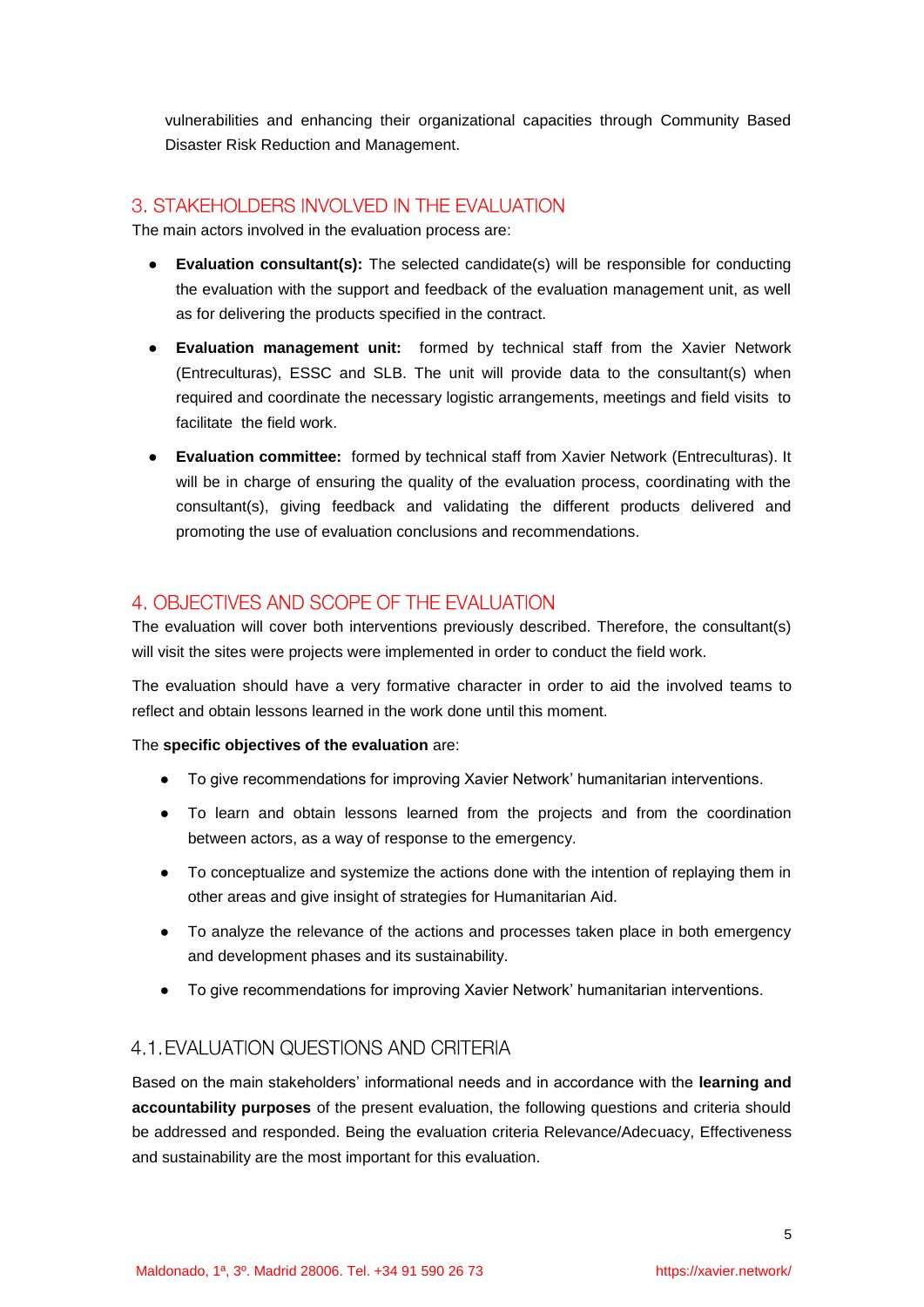| <b>Evaluation</b><br>criteria  | <b>Evaluation questions</b>                                                                                                                                                                                                                                                                                                                                                                                                                                                                                                                                                                                                                          |  |  |  |  |  |  |
|--------------------------------|------------------------------------------------------------------------------------------------------------------------------------------------------------------------------------------------------------------------------------------------------------------------------------------------------------------------------------------------------------------------------------------------------------------------------------------------------------------------------------------------------------------------------------------------------------------------------------------------------------------------------------------------------|--|--|--|--|--|--|
| Relevance /<br><b>Adequacy</b> | To what extent the project responds to the needs of the beneficiaries?<br>1.<br>How relevant the project decision to support the costs of establishing<br>2.<br>water and power connections is from the perspective of key<br>stakeholders<br>(Barangay<br>Cagaut<br>and<br>Salcedo<br>Municipal<br>Government)? (ESSC)                                                                                                                                                                                                                                                                                                                              |  |  |  |  |  |  |
| <b>Effectiveness</b>           | To what extent the project has achieved its objectives?<br>How will it aid the beneficiaries in its actual social and economic<br>situation?                                                                                                                                                                                                                                                                                                                                                                                                                                                                                                         |  |  |  |  |  |  |
| <b>Sustainability</b>          | How useful now and in the future are the project's methods for<br>5.<br>accompanying the beneficiary community in relocating to a safe site?<br>The following aspects are of most interest: Training sessions<br>conducted, especially the Technical-Vocational Education Training<br>(TVET) establishment of a homeowners' association (ESSC)<br>How replicable is the bamboo-cement technology used for house<br>6.<br>construction in other areas where ESSC is involved? (ESSC)<br>How useful is now and in the future the elaboration of an eco-tourism<br>7.<br>focused enterprise?<br>What guarantees its sustainability in time? (SLB)<br>8. |  |  |  |  |  |  |
| Coverage                       | To what extent the project has reached the expected beneficiaries?<br>9.<br>10. Has the project covered the most vulnerable groups' needs?                                                                                                                                                                                                                                                                                                                                                                                                                                                                                                           |  |  |  |  |  |  |
| <b>Participation</b>           | 11. To what extent the participation of the beneficiaries has been<br>promoted throughout the project?                                                                                                                                                                                                                                                                                                                                                                                                                                                                                                                                               |  |  |  |  |  |  |
| <b>Appropriation</b>           | 12. To what extent the expected beneficiaries have put into practice the<br>proposed disaster and risk reduction solutions?<br>13. To what extent the expected beneficiaries have put into practice the<br>formation received in the Coastal Resource Management workshop?<br>14. What has been the impact of involving the beneficiaries in the<br>implementation of the project? (Sweat equity was a good strategy to<br>involve the beneficiaries in the project?)                                                                                                                                                                                |  |  |  |  |  |  |
| <b>Coordination</b>            | 15. Has the coordination between the stakeholders involved in the<br>project been adequate?                                                                                                                                                                                                                                                                                                                                                                                                                                                                                                                                                          |  |  |  |  |  |  |
| Environmental<br>impact        | 16. To what extent has the mobility of beneficiaries to safer environments<br>made them aware of the environmental impact?<br>17. What impact has livelihoods activities had on women beneficiaries<br>lives?                                                                                                                                                                                                                                                                                                                                                                                                                                        |  |  |  |  |  |  |

During the inception phase, the evaluation management unit and the consultant(s) will agree upon the final set of questions to be answered in the evaluation, including specific questions for each intervention.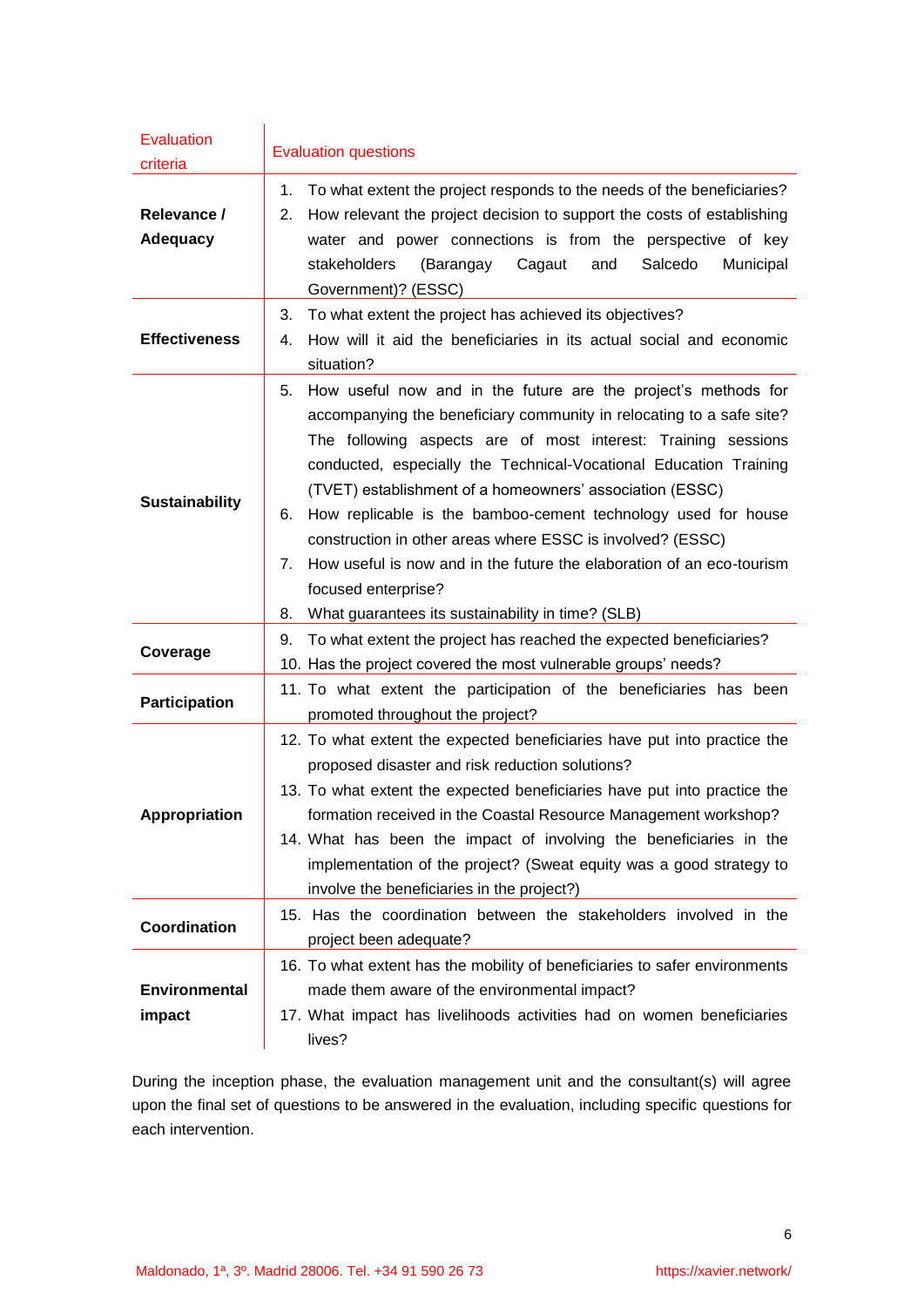### **5. EVALUATION DESIGN**

Methodological rigor in the evaluation design will be valued, in order to enable:

- Ensuring the application of social research techniques with enough validity and reliability.
- Applying a methodological approach that can validate all four levels of analysis for valuation: findings, interpretative analysis based on those data, facts and information found, final judgments (conclusions) and recommendations.
- Having a Gender-responsive.

To evaluate the criteria and answer the questions proposed, we recommend the use of quantitative and qualitative techniques, such as surveys, semi-structured and in-depth interviews, discussion groups, and participant observation.

The technical proposal should include a relation of the indicators to be measured and the techniques to be applied during field work for each evaluation question, specifying which groups are expected to be included as key informants.

It is important that the evaluation design contemplates the participation of all the collectives involved and that the fieldwork is planned taking into account the formative character of this evaluation, which is, planning spaces for reflection with the teams. The evaluator must be available to carry out fieldwork of sufficient quality and enough time, adapted to the circumstances of the people on the ground.

### 6. EVALUATION WORK PLAN

The following working schedule is intended to serve as a guide. Deadlines for submission of the expected products will be specified in the contract.

| <b>PHASES</b>                    | <b>MAIN TASKS</b>                                                         | January | February | <b>March</b>                                         | April | May      | June |
|----------------------------------|---------------------------------------------------------------------------|---------|----------|------------------------------------------------------|-------|----------|------|
| <b>INCEPTION</b><br><b>PHASE</b> | Desk review and<br>elaboration of draft<br>evaluation design              |         |          |                                                      |       |          |      |
|                                  | Elaboration and validation<br>of final evaluation design<br>and work plan |         |          |                                                      |       |          |      |
| <b>FIELD WORK</b>                | Visit to the field and data<br>collection (2 weeks)                       |         |          | March 23rd<br>$\mathsf{to}$<br>April 6 <sup>th</sup> |       |          |      |
| ANALYSIS AND<br><b>REPORTING</b> | Data analysis and report<br>writing                                       |         |          |                                                      |       |          |      |
|                                  | Presentation of draft<br>evaluation report                                |         |          |                                                      |       |          |      |
|                                  | Conclusions and<br>recommendations review                                 |         |          |                                                      |       |          |      |
|                                  | Submission of the final<br>evaluation report                              |         |          |                                                      |       | May 29th |      |
| <b>COMMUNICATION</b>             | Dissemination of<br>evaluation results                                    |         |          |                                                      |       |          |      |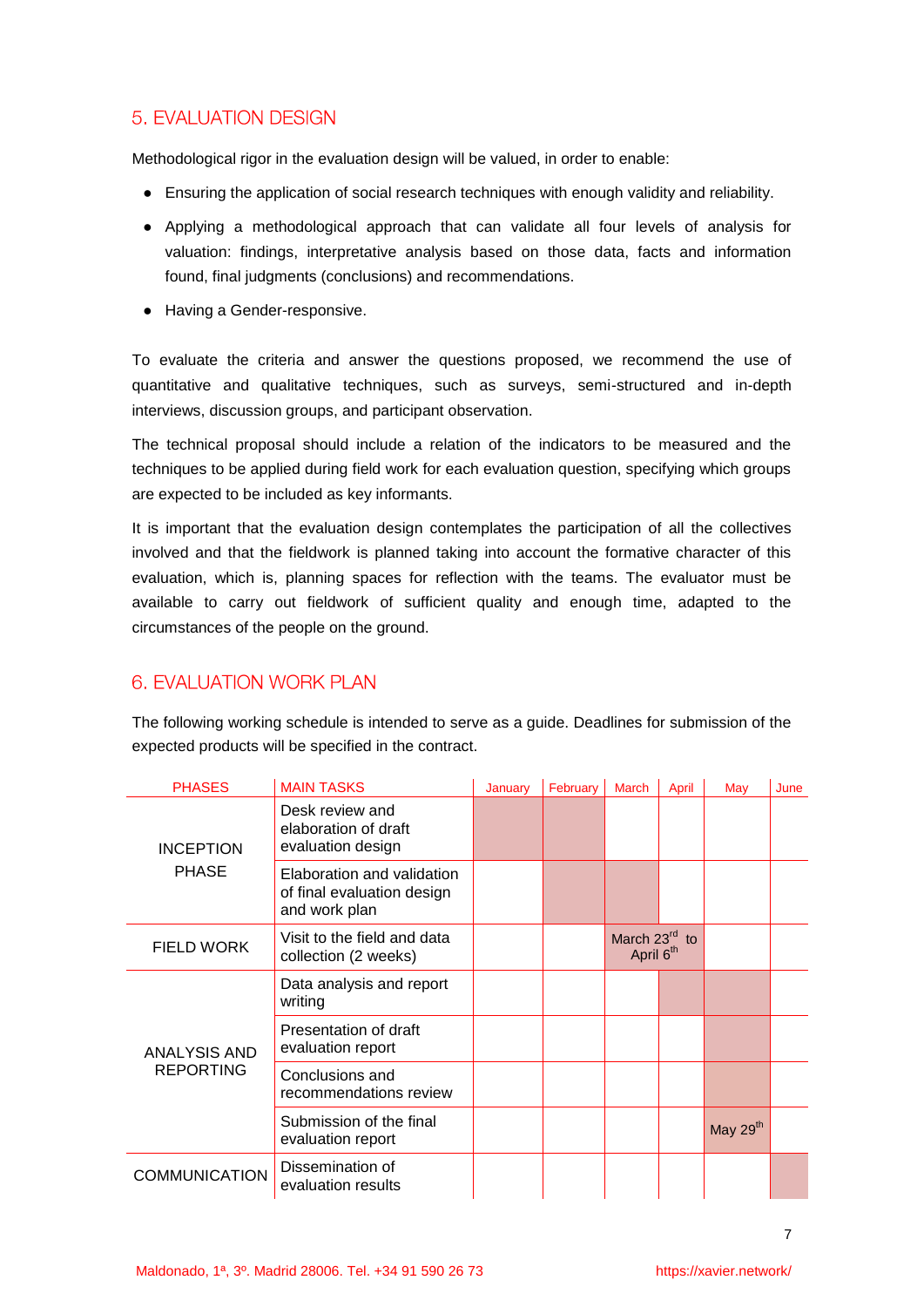# 7. EXPECTED DELIVERABLES

The **expected deliverables** from the evaluation are:

- An **inception report** with the following sections:
	- o Scope of the evaluation.
	- o Methodology.
	- o Final version of the evaluation matrix.
	- o Proposal of the structure of the evaluation report.
	- o Work plan for field work.
	- o Templates of the evaluation techniques.
- **Draft of the evaluation report**: The content and the evaluation conclusions and recommendations will be reviewed by the evaluation committee.
- **Final evaluation report** with the following sections:
	- o Executive summary (6 pages)
	- o Introduction
	- o Brief description of the projects
	- o Evaluation scope
	- o Methodology of the evaluation
	- o Data analysis and interpretation
	- o Main findings of the evaluation
	- o Lessons learned
	- o Recommendations for improvement
	- o Annexes
- A **brief summary** and a **technical sheet**, based in a template delivered by Xavier Network.
- A specific internal and external communicational work will be asked to the evaluator. Even though it is not yet defined, the following activities and products should be contemplated:
	- o Internal presentation of results: Possible workshops with the involved teams and counseling about the appropriate methodology required to present the results and relevant information to the local partners and the participating population.
	- o External dissemination of results: Elaboration of the basic content required to create a publication that presents the most relevant of the intervention and the evaluation. The evaluation team must elaborate the main content and collaborate in the revision of extra sections that are added, as well as the revision of the final document. Xavier Network (Entreculturas) will be in charge of the final drafting, report structure, layout and printing.

In any event, the final products to be delivered will be agreed between the Xavier Network and the evaluation team, and specified in the contract.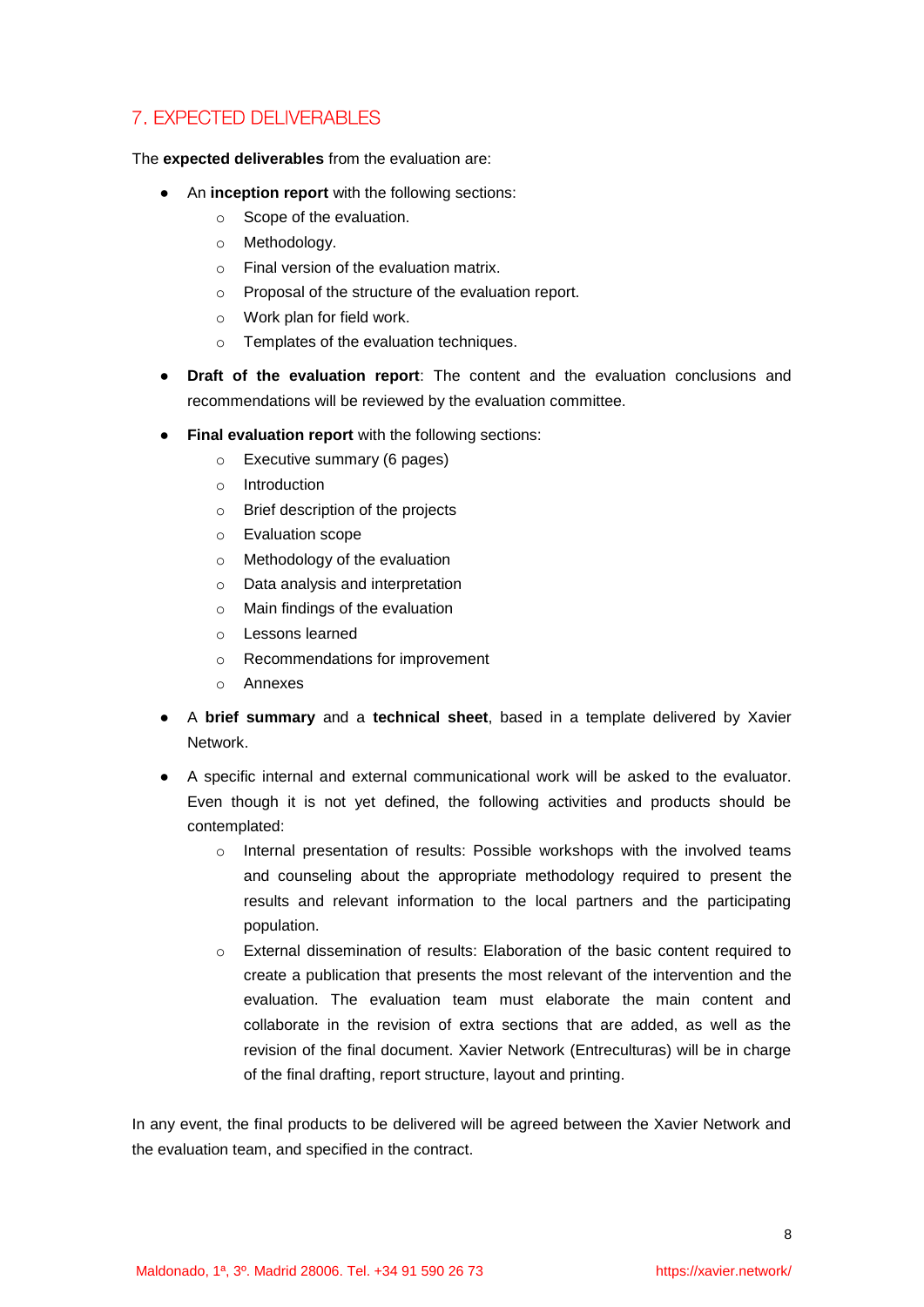# 8. SKILLS AND QUALIFICATIONS

The consultant(s) will have to demonstrate the following requirements:

- ✔ Strong knowledge of Humanitarian Action and of emergency responses to natural disasters.
- ✔ Strong knowledge and professional experience in social research techniques, both quantitative and qualitative.
- ✔ Professional experience in conducting evaluation of humanitarian actions.
- $\vee$  Professional experience in rehabilitation and Disaster Risk Reduction interventions will be an asset.
- $\checkmark$  Professional experience in Asia, specifically in the Philippines, will be an asset.
- $\checkmark$  Excellent command of English and excellent report writing.

For evaluation teams, the proposal should include the CV, as well as the role, responsibilities and involvement (full-time, part-time) of each member of the team.

### 9. EVALUATION STANDARDS

The ethical and professional standards to be followed by the evaluation team are:

- **Anonymity and confidentiality:** The evaluation must uphold people's right to provide information anonymously and in confidence.
- **Responsibility:** Any disagreement or difference of opinion that may arise among the members of the group or between them and those in charge of the intervention regarding the conclusions or recommendations should be mentioned in the report. Any claims made must be sustained by the consultant(s) and any disagreement reported.
- **Integrity:** The consultant(s) will be expected to cover any issues not specifically mentioned in the Terms of Reference, if doing so will help a fuller analysis of the intervention to be arrived at.
- **Independence:** The consultant(s) must assure its independence from the intervention under evaluation, having no links with its management or any of its component parts.
- **Verification of information:** The consultant(s) is/are responsible for assuring the accuracy of the information compiled for the preparation of its reports and shall be responsible in the last instance for the information presented in the evaluation report.
- **Incidents:** Any problems arising during the field work or at any other stage of the evaluation must be communicated immediately to the NGDO, which at its own discretion will forward the relevant information to the funding agency. Otherwise the existence of any such problems may not be used to justify any failure to obtain the results established by the NGDO under these Terms of Reference.
- **Copyright and dissemination**. It should be clear that all copyright corresponds to the entity contracting the evaluation. The dissemination of the information compiled and the final report remains the prerogative of the NGDO.